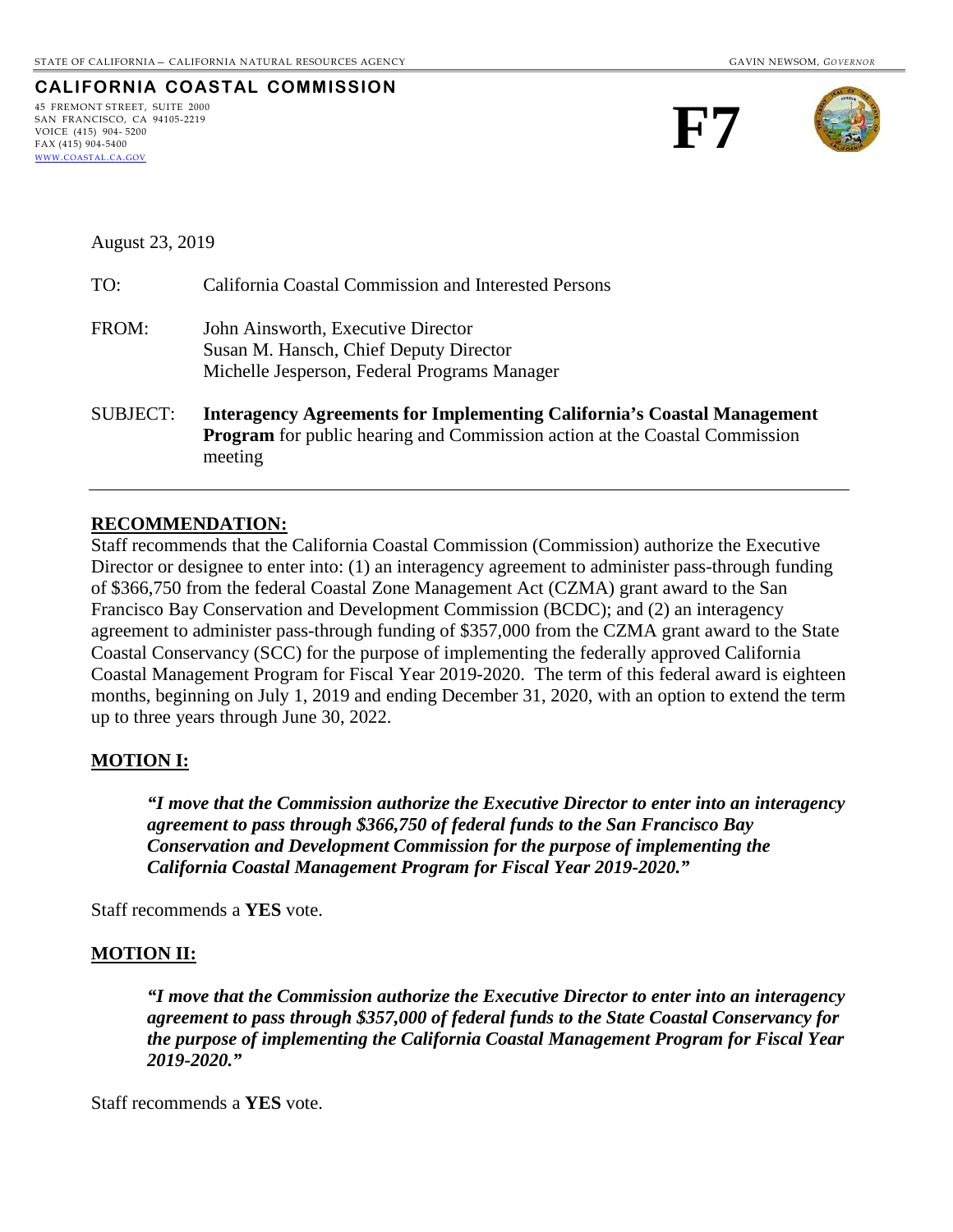## **STAFF ANALYSIS:**

The federally approved California Coastal Management Program (CCMP) comprises three distinct state agencies: the Commission, BCDC, and SCC. The CZMA requires that one single state agency be the primary recipient of all federal CZMA funds awarded to the CCMP. The Coastal Act designates the Commission to serve this purpose. As such, any federal CZMA funds for other state agencies must be received by the Commission, included in the Commission's budget, and passed through to the other CCMP agencies by means of an interagency agreement. This arrangement has been in place since 1978 when the U.S. Department of Commerce approved the CCMP.

For Fiscal Year 2019-2020, which started July 1, 2019, the State of California will receive \$2,894,000 in CZMA funds. This reflects an increase of \$21,000 over the prior year award due to a \$500,000 increase in the Congressional appropriation for this program at the national level. The funds will be distributed as follows: BCDC will receive \$366,750, SCC will receive \$357,000 and the Coastal Commission will retain the remaining \$2,170,250 (see table below). The grant funds will be awarded pursuant to two sections of the CZMA: Sections 306 and 309. The Executive Directors of the three state agencies mutually agreed upon the distribution of federal funds as outlined in the table below. The SCC is not eligible to receive section 309 funds because they do not have an approved 309 Assessment and Strategy.

| <b>CZMA</b> Sections             | <b>CA</b> Coastal<br><b>Commission</b> | <b>BCDC</b> | <b>State Coastal</b><br>Conservancy | <b>CZMA</b> grant<br>section<br><b>TOTALS</b> |
|----------------------------------|----------------------------------------|-------------|-------------------------------------|-----------------------------------------------|
| <b>Section 306 Coastal</b>       |                                        |             |                                     |                                               |
| <b>Management Program</b>        | $$1,784,000*$                          | \$238,000*  | \$357,000*                          | $$2,379,000*$                                 |
| (*state match required)          |                                        |             |                                     |                                               |
| <b>Section 309</b>               |                                        |             |                                     |                                               |
| <b>Enhancement Grants</b>        | \$386,250                              | \$128,750   | \$0                                 | \$515,000                                     |
| <b>Section 310 Miscellaneous</b> |                                        |             |                                     |                                               |
| No funds appropriated            | \$0                                    | \$0         | \$0                                 | \$0                                           |
|                                  |                                        |             |                                     | total grant                                   |
|                                  | \$2,170,250                            | \$366,750   | \$357,000                           | \$2,894,000                                   |

| Distribution of the FY 2019-2020 CZMA Grant Funding by Agency and CZMA Section |  |  |  |  |  |
|--------------------------------------------------------------------------------|--|--|--|--|--|
|                                                                                |  |  |  |  |  |

# **Section 306 - \$2,379,000** *(Commission/\$1,784,000; BCDC/\$238,000; and SCC/\$357,000)*

Section 306 provides program implementation funding for the CCMP. The Commission uses Section 306 funding to support core program activities, including staff work on permits, appeals, LCPs, federal consistency review, and enforcement. BCDC uses Section 306 funding to support its work associated with permitting, federal consistency and enforcement activities. The SCC will use their 306 funding to support projects that advance coastal access. The state is required to match all Section 306 funds provided by the federal government. State general fund revenues that support Commission staff personnel costs are used for the CCC portion of the state match. BCDC and SCC will provided their portion of the state match.

# **Section 309 - \$515,000** *(Commission/\$386,250 and BCDC/\$128,750)*

In 1990, the CZMA was reauthorized and amended to add a new "Coastal Zone Enhancements Grants" program established under CZMA Section 309. The purpose of the Section 309 grant funding is to provide states with the opportunity to enhance their coastal management programs in any of the nine priority objective areas identified in the CZMA (wetlands, coastal hazards,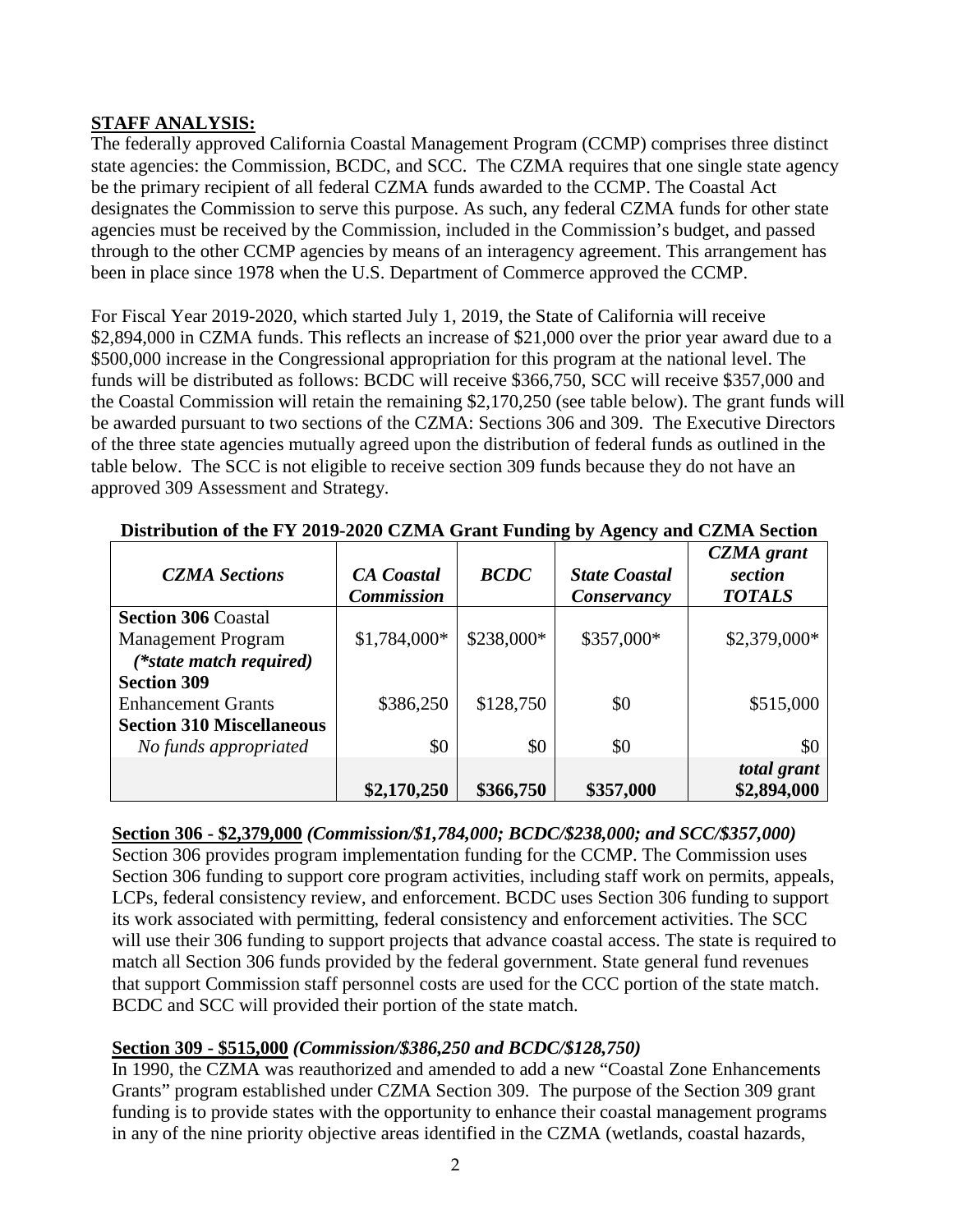public access, marine debris, cumulative and secondary impacts, special area management planning, ocean resources, energy and government facility siting and aquaculture).

In 2015, the Coastal Commission updated its Section 309 Assessment and Strategy for 2016 – 2020 (a requirement of the grant); this document identifies the Commission's highest priority enhancement area objectives that will be the focus of the Commission's Section 309 work for the next five years. The Commission reviewed and provided input on the Draft 2016 – 2020 Assessment and Strategy in July of 2015. The document was then finalized and approved by NOAA in November 2015. The enhancement areas included in the Commission's 2016 – 2020 Assessment and Strategy are: special area management planning (also considered LCP planning), cumulative and secondary impacts, public access, wetlands, and coastal hazards. BCDC updated its 309 Assessment and Strategy in 2015, which provides the basis for their 309 activities for 2016 - 2020.

For the FY 2019-2020 grant, the Coastal Commission will use the Section 309 Enhancement Grant funds (\$386,250) for the following 309 tasks:

- **Management Options to Protect Public Trust Resources Outreach and Development of Draft Guidance (Year 4)**. The 309 Strategy (1) on Management Options to Protect Public Trust Lands and Resources is a multi-year effort that will examine ways to improve interagency coordination between the Coastal Commission, the State Lands Commission (SLC) and potentially other relevant state agencies on issues related to the public trust to enable agencies to better fulfill their statutory mandates with rising sea level. The effort will ultimately result in policy guidance, improved interagency coordination and a joint-agency Memorandum of Agreement or Understanding (MOA or MOU). This 2019 task builds off of the coordination work started in previous fiscal years. The Year 4 task will focus on developing draft policy guidance for the Commission and local governments on how to protect public trust resources when acting on coastal development permits and updating LCPs, working closely with SLC staff. Staff will also develop outreach and education materials for the public and training materials for the Commission, Commission staff and local governments to further explain the public trust and policy implications for LCP policy development and for coastal development permits in light of sea level rise.
- **LCP Training Program (Year 4)**. This task implements the fourth year of the 309 Strategy (2) called "Strengthening Technical Assistance for Local Coastal Programs." Under this task, Commission staff will develop additional priority LCP training modules for use by Commission staff based on the training framework developed in previous fiscal years. The Year 4 work will also include updates to the Commission's internal webpage for staff and to the Commission's public-facing website to make training materials more easily accessible to local governments. The task may also include providing in-person training sessions for Commission staff and local government staff.
- **Environmental Justice Policy Implementation and Training**. Under this 309 task, Commission staff will use the federal grant money to support development of some of the training and education materials, procedural guidance and LCP guidance to carry out the Commission's Environmental Justice (EJ) Policy as described in the Implementation